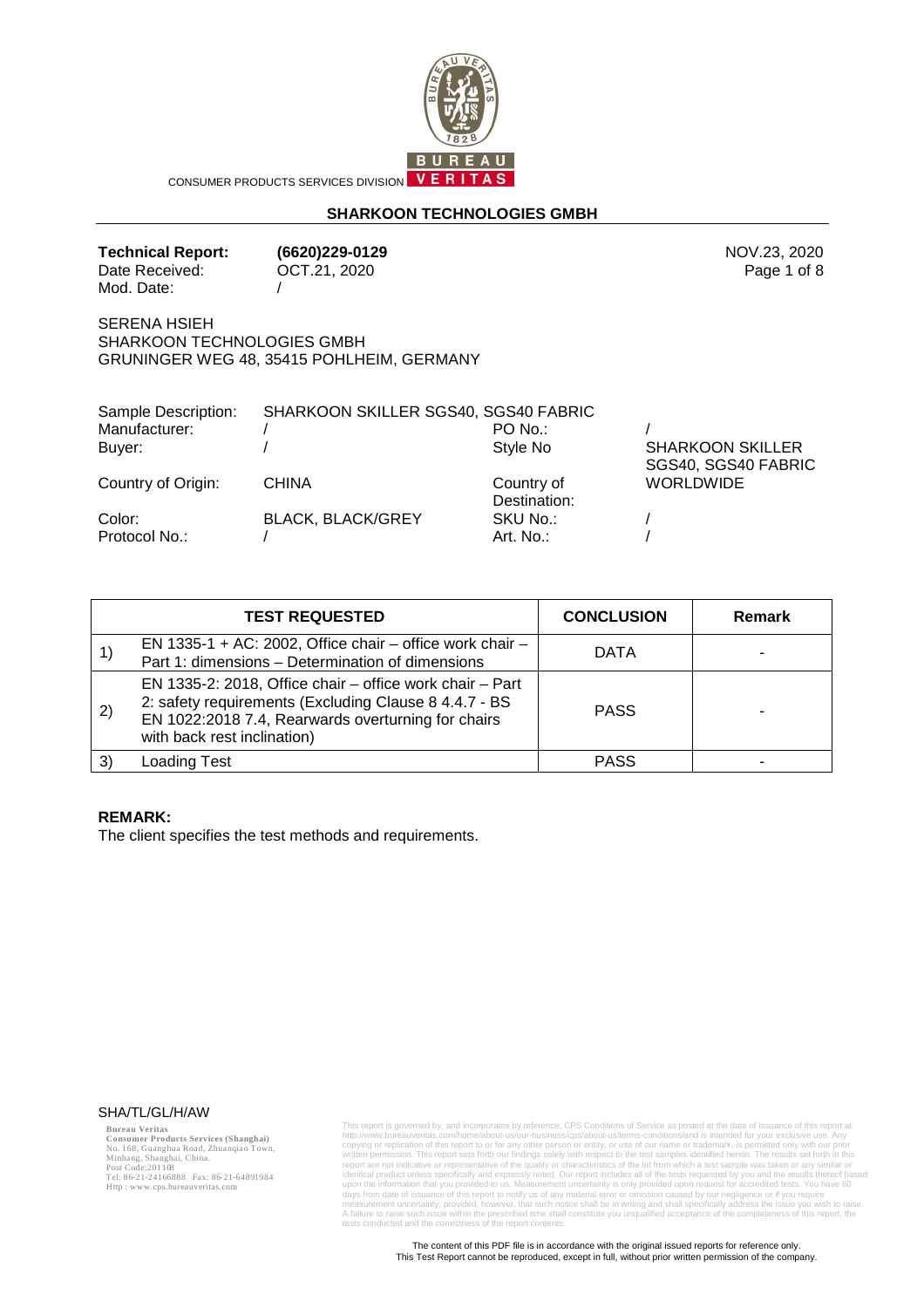

## **BVCPS (SHANGHAI) GENERAL CONTACT INFORMATION FOR THIS REPORT**

 TELEPHONE NO E-MAIL:

86-21-24166888 bvcpshltoy.sh@cn.bureauveritas.com

**BUREAU VERITAS CONSUMER PRODUCTS SERVICE DIVISION (SHANGHAI) Laboratory Test location: No. 368, Guangzhong Road, Zhuanqiao Town, Minhang, Shanghai. No. 168, Guanghua Road, Zhuanqiao Town, Minhang, Shanghai.** 

Johns

Hyde Bao PRODUCT LINE MANAGER(HARDLINE DIVISON)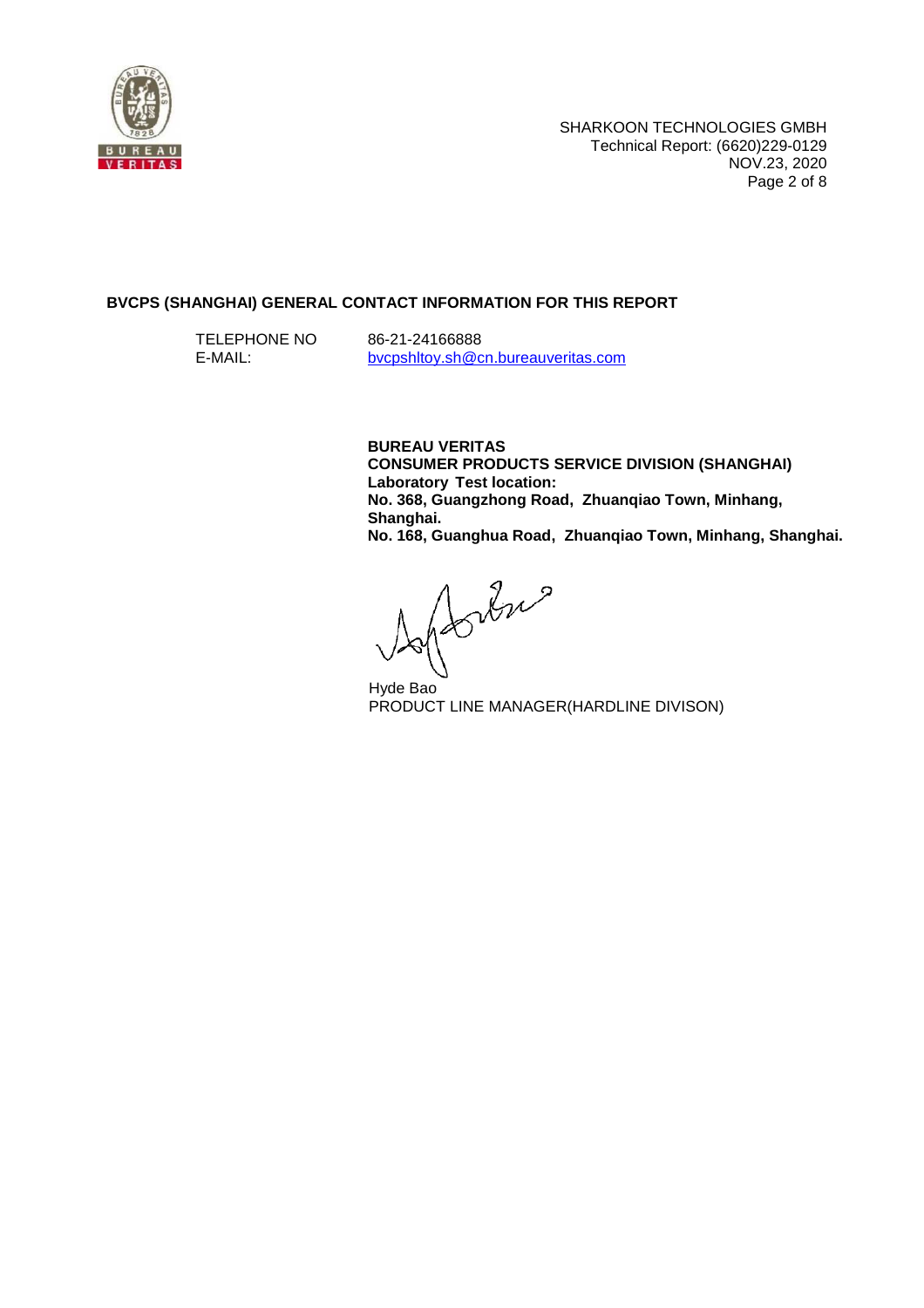

# **Test Results are Listed As Below:**

Introduction:

An examination was requested to ascertain compliance with the requirement(s) as detailed on page one of this report. The following clauses were considered applicable and our findings were as follows:

| EN 1335-1: 2000 + AC: 2002                                                   |                                                                                |                                                                                 |                                                                                 |                                                 |
|------------------------------------------------------------------------------|--------------------------------------------------------------------------------|---------------------------------------------------------------------------------|---------------------------------------------------------------------------------|-------------------------------------------------|
| Item                                                                         | <b>Dimension Requirement</b>                                                   |                                                                                 |                                                                                 | <b>Result</b>                                   |
|                                                                              | <b>Type A</b>                                                                  | <b>Type B</b>                                                                   | Type C                                                                          |                                                 |
| Seat height a                                                                | Min.: ≤420 mm                                                                  | Min.: ≤420 mm                                                                   | Min. ≤420 mm                                                                    | Min: 420 mm                                     |
|                                                                              | Max.: ≥510 mm                                                                  | Max.: ≥510 mm                                                                   | Max. ≥480 mm                                                                    | Max: 500 mm                                     |
| Adjustment<br>range                                                          | Min.120 mm                                                                     | Min.100 mm                                                                      | Min. 80 mm                                                                      | Range: 80 mm                                    |
| Seat depth <b>b</b>                                                          |                                                                                |                                                                                 |                                                                                 |                                                 |
|                                                                              |                                                                                |                                                                                 |                                                                                 |                                                 |
| Non adjustable                                                               | <b>NA</b>                                                                      | 380mm to 440mm                                                                  | Min.: 380 mm                                                                    | 555 mm                                          |
| Adjustable                                                                   | Min.: ≤400 mm<br>Max.: ≥420 mm                                                 | Min.: ≤400 mm<br>Max.: ≥420 mm                                                  | Can be adjusted<br>to 400 mm                                                    |                                                 |
| Adjustment<br>range                                                          | Min.: 50 mm                                                                    | Min.: 50 mm                                                                     | No requirement                                                                  |                                                 |
| Depth of seat<br>surface c                                                   | Min.: 380 mm                                                                   | Min.:380 mm                                                                     | Min.: 380 mm                                                                    | 570 mm                                          |
| Seat width d                                                                 | Min.:400 mm                                                                    | Min.:400 mm                                                                     | Min.:400 mm                                                                     | 570 mm                                          |
| Inclination of<br>seat surface e                                             |                                                                                |                                                                                 |                                                                                 |                                                 |
| Non adjustable                                                               | NA                                                                             | $-7^{\circ}$ to $-2^{\circ}$                                                    | $-7°$ to $-2°$                                                                  |                                                 |
| Adjustable                                                                   | Max.: $\ge -7^{\circ}$<br>("-"direction)<br>Min.: $\leq$ -2°<br>("-"direction) | Max.: $\ge$ - 7°<br>("-"direction)<br>Min.: $\leq -2^{\circ}$<br>("-"direction) | Max.: $\geq$ -7°<br>("-"direction)<br>Min.: $\leq -2^{\circ}$<br>("-"direction) | Max. - 15 <sup>o</sup><br>Min. - 9 <sup>o</sup> |
| Adjustment<br>range                                                          | Min.: $6^{\circ}$                                                              | No requirement                                                                  | No requirement                                                                  |                                                 |
| Height of the<br>back supporting<br>point "S" above<br>the seat surface<br>f |                                                                                |                                                                                 |                                                                                 |                                                 |
| Non adjustable                                                               | <b>NA</b>                                                                      | 170mm to 220mm                                                                  | 170mm to 220mm                                                                  | 210mm                                           |
| Adjustable                                                                   | Min.: $\leq 170$ mm<br>Max.: ≥220 mm                                           | Min.: ≤170 mm<br>Max.: ≥220 mm                                                  | No requirement                                                                  |                                                 |
| Adjustment<br>range                                                          | Min.: 50 mm                                                                    | Min.: 50 mm                                                                     | No requirement                                                                  |                                                 |
| Height<br>of<br>the<br>back pad g                                            |                                                                                |                                                                                 |                                                                                 |                                                 |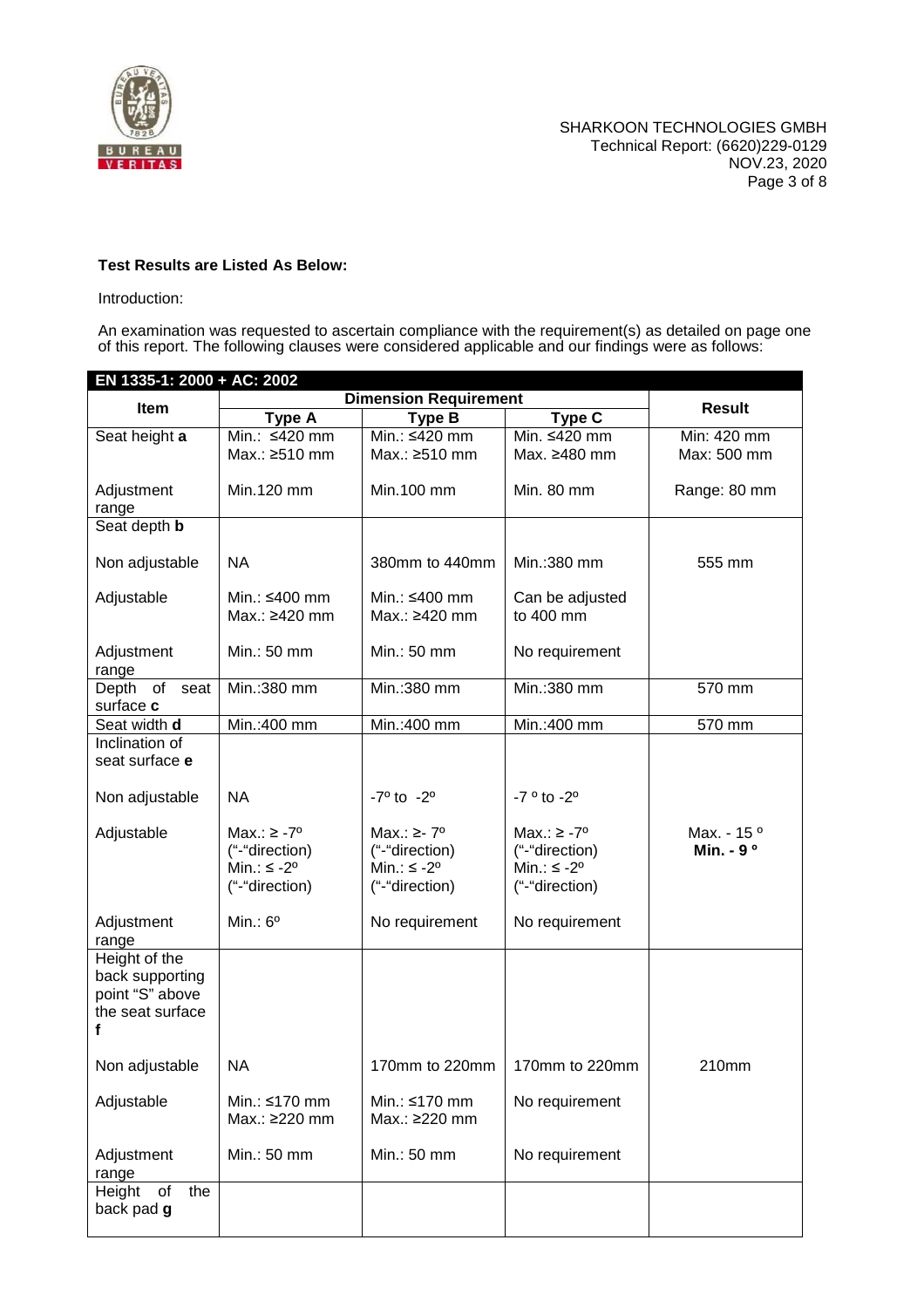

### SHARKOON TECHNOLOGIES GMBH Technical Report: (6620)229-0129 NOV.23, 2020 Page 4 of 8

| Min.260 mm<br>Non adjustable<br>Min.260 mm<br>Min.260 mm<br>850 mm<br>Min.220 mm<br>Adjustable<br>Min.220 mm<br>No requirement<br>Height of the<br>upper edge of<br>the back rest<br>Min.360 mm<br>Min.360 mm<br>Min.360 mm<br>850 mm<br>above the seat<br>surface h<br>$\overline{\text{Min.360}}$ mm<br>Back rest width i<br>Min.360 mm<br>Min.360 mm<br>590 mm<br>Horizontal<br>radius of the<br>Min.400 mm<br>Min.400 mm<br>Min.400 mm<br>>400 mm<br>back rest k<br><b>Back</b><br>rest<br>Min. 15°<br>Min. 15°<br>No requirement<br>$15^\circ$<br>inclination I<br>Length of arm<br>Min.200 mm<br>Min.200 mm<br>Min.200 mm<br>270 mm<br>rest n<br>Width<br>of<br>arm<br>Min.40 mm<br>$Min.40$ mm<br>Min.40 mm<br>100 mm<br>rest o<br>Height of arm<br>rest above the<br>seat p<br>200mm to 250mm<br>Non adjustable<br>200mm to 250mm<br>200mm to250mm<br>Adjustable<br>Min.: ≤200 mm<br>Min.: ≤200 mm<br>Min.: 245 mm<br>Min.: ≤200 mm<br>Max.: ≥250 mm<br>Max.: ≥250 mm<br>Max.: ≥250 mm<br>Max.: 318 mm<br>Distance from<br>Min. 100 mm<br>Min.100 mm<br>Min.100 mm<br>Min. 100 mm<br>the front of the | EN 1335-1: 2000 + AC: 2002 |  |  |
|---------------------------------------------------------------------------------------------------------------------------------------------------------------------------------------------------------------------------------------------------------------------------------------------------------------------------------------------------------------------------------------------------------------------------------------------------------------------------------------------------------------------------------------------------------------------------------------------------------------------------------------------------------------------------------------------------------------------------------------------------------------------------------------------------------------------------------------------------------------------------------------------------------------------------------------------------------------------------------------------------------------------------------------------------------------------------------------------------------------|----------------------------|--|--|
|                                                                                                                                                                                                                                                                                                                                                                                                                                                                                                                                                                                                                                                                                                                                                                                                                                                                                                                                                                                                                                                                                                               |                            |  |  |
|                                                                                                                                                                                                                                                                                                                                                                                                                                                                                                                                                                                                                                                                                                                                                                                                                                                                                                                                                                                                                                                                                                               |                            |  |  |
|                                                                                                                                                                                                                                                                                                                                                                                                                                                                                                                                                                                                                                                                                                                                                                                                                                                                                                                                                                                                                                                                                                               |                            |  |  |
|                                                                                                                                                                                                                                                                                                                                                                                                                                                                                                                                                                                                                                                                                                                                                                                                                                                                                                                                                                                                                                                                                                               |                            |  |  |
|                                                                                                                                                                                                                                                                                                                                                                                                                                                                                                                                                                                                                                                                                                                                                                                                                                                                                                                                                                                                                                                                                                               |                            |  |  |
|                                                                                                                                                                                                                                                                                                                                                                                                                                                                                                                                                                                                                                                                                                                                                                                                                                                                                                                                                                                                                                                                                                               |                            |  |  |
|                                                                                                                                                                                                                                                                                                                                                                                                                                                                                                                                                                                                                                                                                                                                                                                                                                                                                                                                                                                                                                                                                                               |                            |  |  |
|                                                                                                                                                                                                                                                                                                                                                                                                                                                                                                                                                                                                                                                                                                                                                                                                                                                                                                                                                                                                                                                                                                               |                            |  |  |
|                                                                                                                                                                                                                                                                                                                                                                                                                                                                                                                                                                                                                                                                                                                                                                                                                                                                                                                                                                                                                                                                                                               |                            |  |  |
|                                                                                                                                                                                                                                                                                                                                                                                                                                                                                                                                                                                                                                                                                                                                                                                                                                                                                                                                                                                                                                                                                                               |                            |  |  |
|                                                                                                                                                                                                                                                                                                                                                                                                                                                                                                                                                                                                                                                                                                                                                                                                                                                                                                                                                                                                                                                                                                               |                            |  |  |
| arm rests to the<br>front edge of the<br>seat surface q                                                                                                                                                                                                                                                                                                                                                                                                                                                                                                                                                                                                                                                                                                                                                                                                                                                                                                                                                                                                                                                       |                            |  |  |
| 460mm to 510mm<br>460mm to 510mm<br>Min.460 mm<br>Clear width<br>565 mm<br>between the<br>arm rests r                                                                                                                                                                                                                                                                                                                                                                                                                                                                                                                                                                                                                                                                                                                                                                                                                                                                                                                                                                                                         |                            |  |  |
| Max. 365 <sup>1</sup><br>Max. 365 <sup>1</sup><br>Max:460 <sup>2</sup> +50mm<br>Maximum offset<br>425 mm<br>of the<br>underframe s                                                                                                                                                                                                                                                                                                                                                                                                                                                                                                                                                                                                                                                                                                                                                                                                                                                                                                                                                                            |                            |  |  |
| Min.195mm<br>Min.195 mm<br>Min. 195 mm<br><b>Stability</b><br>370 mm<br>dimension t<br>Note:                                                                                                                                                                                                                                                                                                                                                                                                                                                                                                                                                                                                                                                                                                                                                                                                                                                                                                                                                                                                                  |                            |  |  |

1. if swivel castors are fitted the requirement is 415mm

2. x is the maximum horizontal distance between parts of the upper part of the chair and the axis of rotation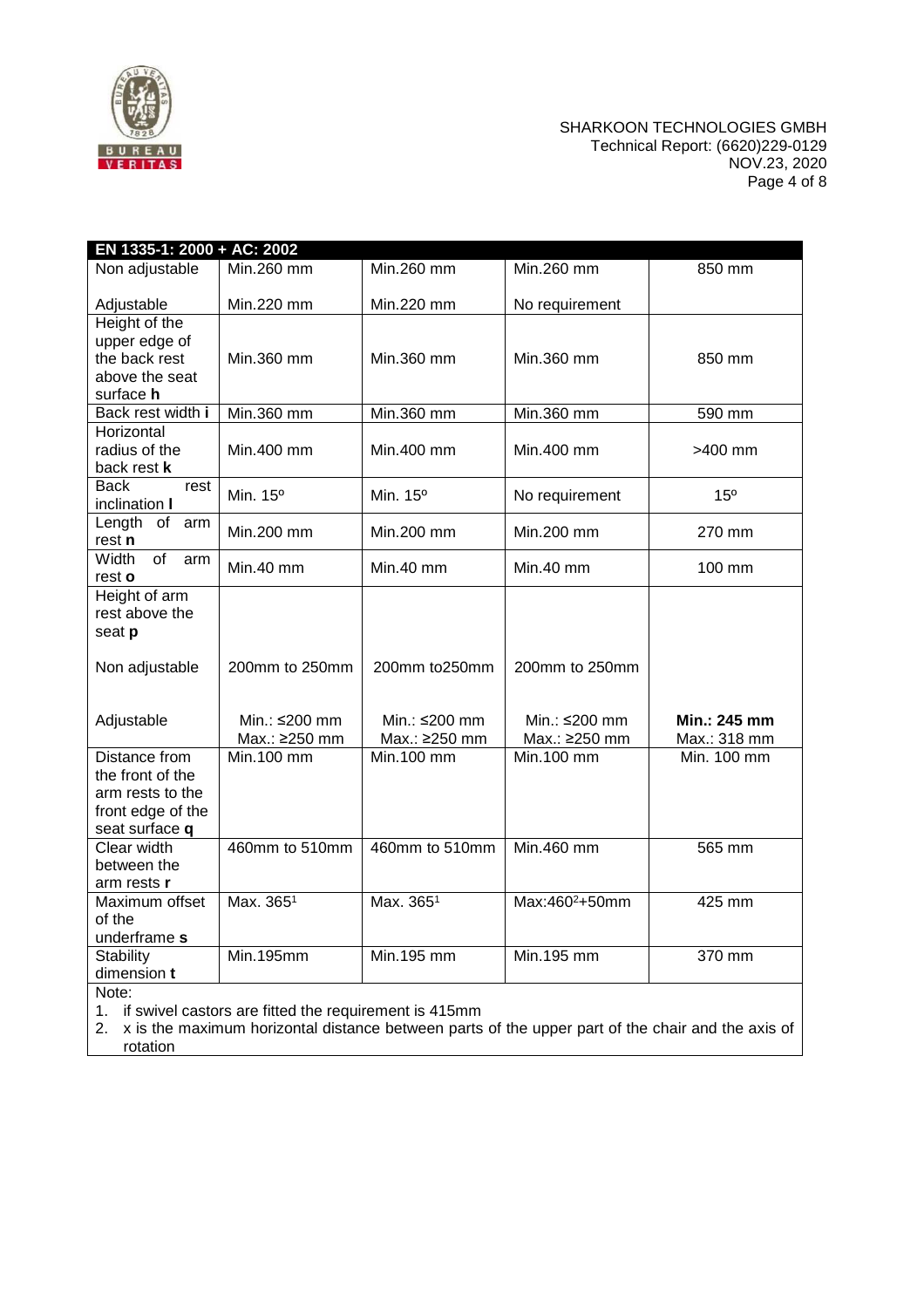

### SHARKOON TECHNOLOGIES GMBH Technical Report: (6620)229-0129 NOV.23, 2020 Page 5 of 8

| EN 1335-2: 2018                                                 |                                                                                                                                               |                          |             |
|-----------------------------------------------------------------|-----------------------------------------------------------------------------------------------------------------------------------------------|--------------------------|-------------|
| Clause                                                          | Description                                                                                                                                   | Result                   | *Comments   |
| 4                                                               | Safety requirements                                                                                                                           |                          |             |
| 4.1                                                             | General                                                                                                                                       | <b>PASS</b>              |             |
| 4.2                                                             | Shear and squeeze points                                                                                                                      |                          |             |
| 4.2.1                                                           | Shear and squeeze points under the influence of<br>powered mechanisms                                                                         | <b>PASS</b>              |             |
| 4.2.2                                                           | Shear and squeeze points during use                                                                                                           | <b>PASS</b>              | ÷.          |
| BS EN 1335-2:2018 5.1.6.1<br>BS EN 1728:2012 7.5                | Armrest downward static load test - central                                                                                                   | <b>PASS</b>              |             |
| 4.4                                                             | Stability during use (before)                                                                                                                 | $\overline{\phantom{a}}$ | ٠           |
| BS EN 1335-2:2018 4.4.1<br>BS EN 1022:2018 7.3.3                | Corner stability test                                                                                                                         | <b>PASS</b>              |             |
| BS EN 1335-2:2018 4.4.2<br>BS EN 1022:2018 7.3.1                | Forwards overturning                                                                                                                          | <b>PASS</b>              |             |
| BS EN 1335-2:2018 4.4.3<br>BS EN 1022:2018 7.3.2                | Forwards overturning for chair with footrest                                                                                                  | <b>NA</b>                | See note I  |
| BS EN 1335-2:2018 4.4.4<br>BS EN 1022:2018 7.3.4                | Sideways overbalancing, for chair without arm<br>rests                                                                                        | <b>NA</b>                | See note I  |
| BS EN 1335-2:2018 4.4.5<br>BS EN 1022:2018 7.3.5.1 &<br>7.3.5.2 | Sideways overbalancing, for chair, seating with<br>arm rests                                                                                  | <b>PASS</b>              |             |
| BS EN 1335-2:2018 4.4.6<br>BS EN 1022:2018 7.3.6                | Rearwards overbalancing for chairs without back<br>test inclination and for chairs with adjustable<br>backrest inclination that can be locked | <b>PASS</b>              |             |
| BS EN 1335-2:2018 4.4.7<br>BS EN 1022:2018 7.4                  | Rearwards overturning for chairs with back rest<br>inclination                                                                                | <b>NC</b>                | See note II |
| BS EN 1335-2:2018 5.1.6.1<br>BS EN 1728:2012 7.5                | Armrest downward static load test - central                                                                                                   | <b>PASS</b>              |             |
| BS EN 1335-2:2018 5.3<br>BS EN 1728:2012 6.30                   | Rolling resistance of the unloaded chair                                                                                                      | <b>PASS</b>              |             |
| 5                                                               | Strength and durability                                                                                                                       |                          |             |
| BS EN 1335-2:2018 5.1.1<br>BS EN 1728:2012 7.3                  | Combined seat and back static load test                                                                                                       | <b>PASS</b>              |             |
| BS EN 1335-2:2018 5.1.2<br>BS EN 1728:2012 7.4                  | Seat front edge static test                                                                                                                   | <b>PASS</b>              |             |
| BS EN 1335-2:2018 5.1.3<br>BS EN 1728:2012 7.8                  | Foot rest static load                                                                                                                         | <b>NA</b>                | See note I  |
| BS EN 1335-2:2018 5.1.4<br>BS EN 1728:2012 7.9                  | Seat and back durability                                                                                                                      | <b>PASS</b>              |             |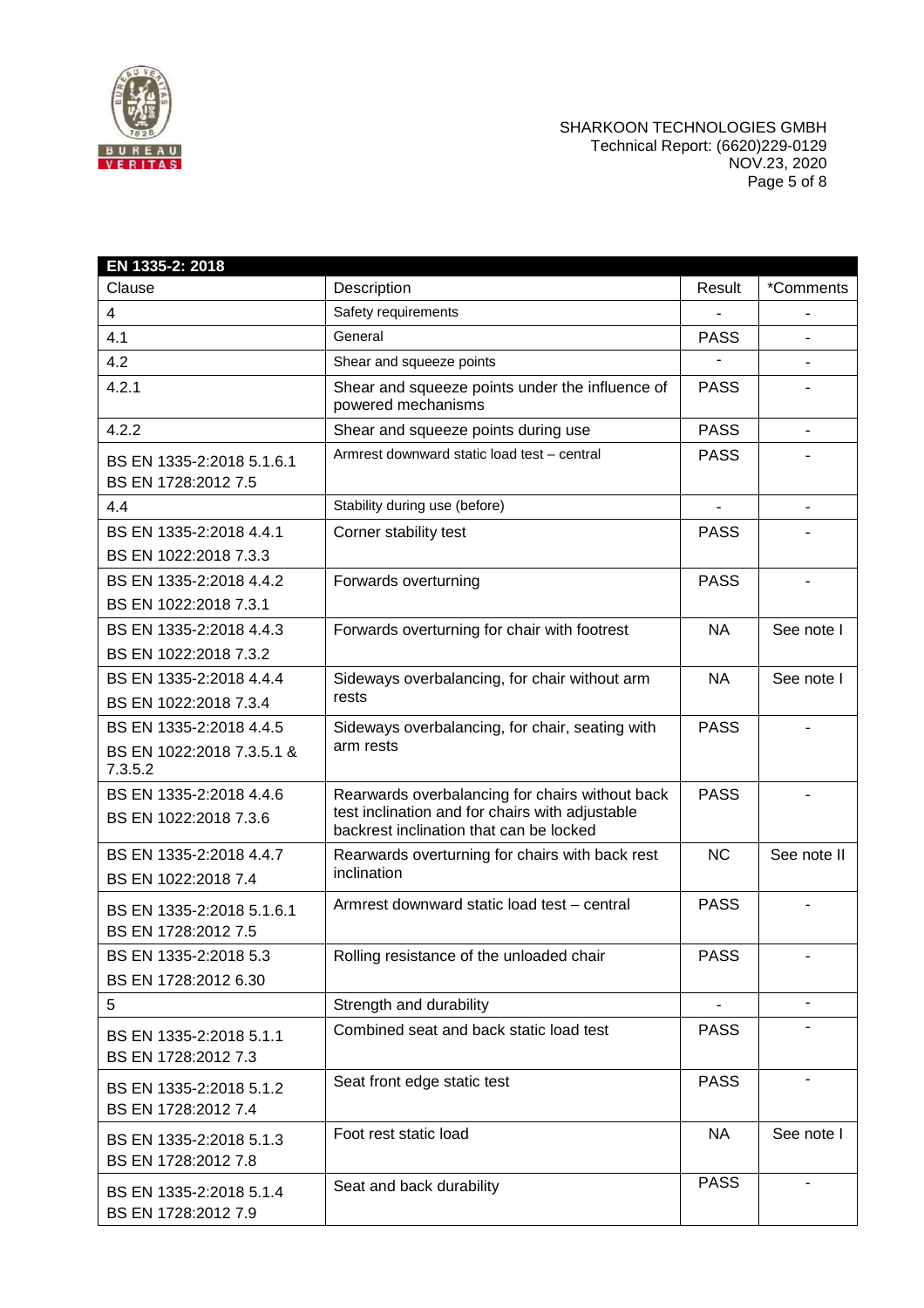

### SHARKOON TECHNOLOGIES GMBH Technical Report: (6620)229-0129 NOV.23, 2020 Page 6 of 8

| STPE <sub>1</sub>                                               | Loading point A                                                                                                                               | <b>PASS</b>              |             |
|-----------------------------------------------------------------|-----------------------------------------------------------------------------------------------------------------------------------------------|--------------------------|-------------|
| STPE <sub>2</sub>                                               | Loading point C-B                                                                                                                             | <b>PASS</b>              |             |
| STPE <sub>3</sub>                                               | Loading point J-E                                                                                                                             | <b>PASS</b>              |             |
| STPE 4                                                          | Loading point F-H                                                                                                                             | <b>PASS</b>              |             |
| STPE <sub>5</sub>                                               | Loading point D-G                                                                                                                             | <b>PASS</b>              |             |
| BS EN 1335-2:2018 5.1.5<br>BS EN 1728:2012 7.10                 | Arm rest durability                                                                                                                           | <b>PASS</b>              |             |
| BS EN 1335-2:2018 5.3<br>BS EN 1728:2012 6.30                   | Rolling resistance of the unloaded chair                                                                                                      | <b>PASS</b>              |             |
| BS EN 1335-2:2018 5.1.6.1<br>BS EN 1728:2012 7.5                | Armrest downward static load test – central                                                                                                   | <b>PASS</b>              |             |
| 4.4                                                             | Stability during use (after)                                                                                                                  | $\overline{\phantom{0}}$ |             |
| BS EN 1335-2:2018 4.4.1<br>BS EN 1022:2018 7.3.3                | Corner stability test                                                                                                                         | <b>PASS</b>              |             |
| BS EN 1335-2:2018 4.4.2<br>BS EN 1022:2018 7.3.1                | Forwards overturning                                                                                                                          | <b>PASS</b>              |             |
| BS EN 1335-2:2018 4.4.3<br>BS EN 1022:2018 7.3.2                | Forwards overturning for chair with footrest                                                                                                  | <b>NA</b>                | See note I  |
| BS EN 1335-2:2018 4.4.4<br>BS EN 1022:2018 7.3.4                | Sideways overbalancing, for chair without arm<br>rests                                                                                        | <b>NA</b>                | See note I  |
| BS EN 1335-2:2018 4.4.5<br>BS EN 1022:2018 7.3.5.1 &<br>7.3.5.2 | Sideways overbalancing, for chair, seating with<br>arm rests                                                                                  | <b>PASS</b>              |             |
| BS EN 1335-2:2018 4.4.6<br>BS EN 1022:2018 7.3.6                | Rearwards overbalancing for chairs without back<br>test inclination and for chairs with adjustable<br>backrest inclination that can be locked | <b>PASS</b>              |             |
| BS EN 1335-2:2018 4.4.7<br>BS EN 1022:2018 7.4                  | Rearwards overturning for chairs with back rest<br>inclination                                                                                | <b>NC</b>                | See note II |
| BS EN 1335-2:2018 5.1.6.1<br>BS EN 1728:2012 7.5                | Armrest downward static load test – central                                                                                                   | <b>PASS</b>              |             |
| BS EN 1335-2:2018 5.3<br>BS EN 1728:2012 6.30                   | Rolling resistance of the unloaded chair                                                                                                      | <b>PASS</b>              |             |

### **ANNEX I: SUBMISSION DESCRIPTION**

Sample Description: SHARKOON SKILLER SGS40, SGS40 FABRIC

The overall dimension was recorded as: (82.0~125.0) cm (D) x (79.0~81.0) cm (W) x (132.0~140.5) cm (H)

Sample weight: 24.4kg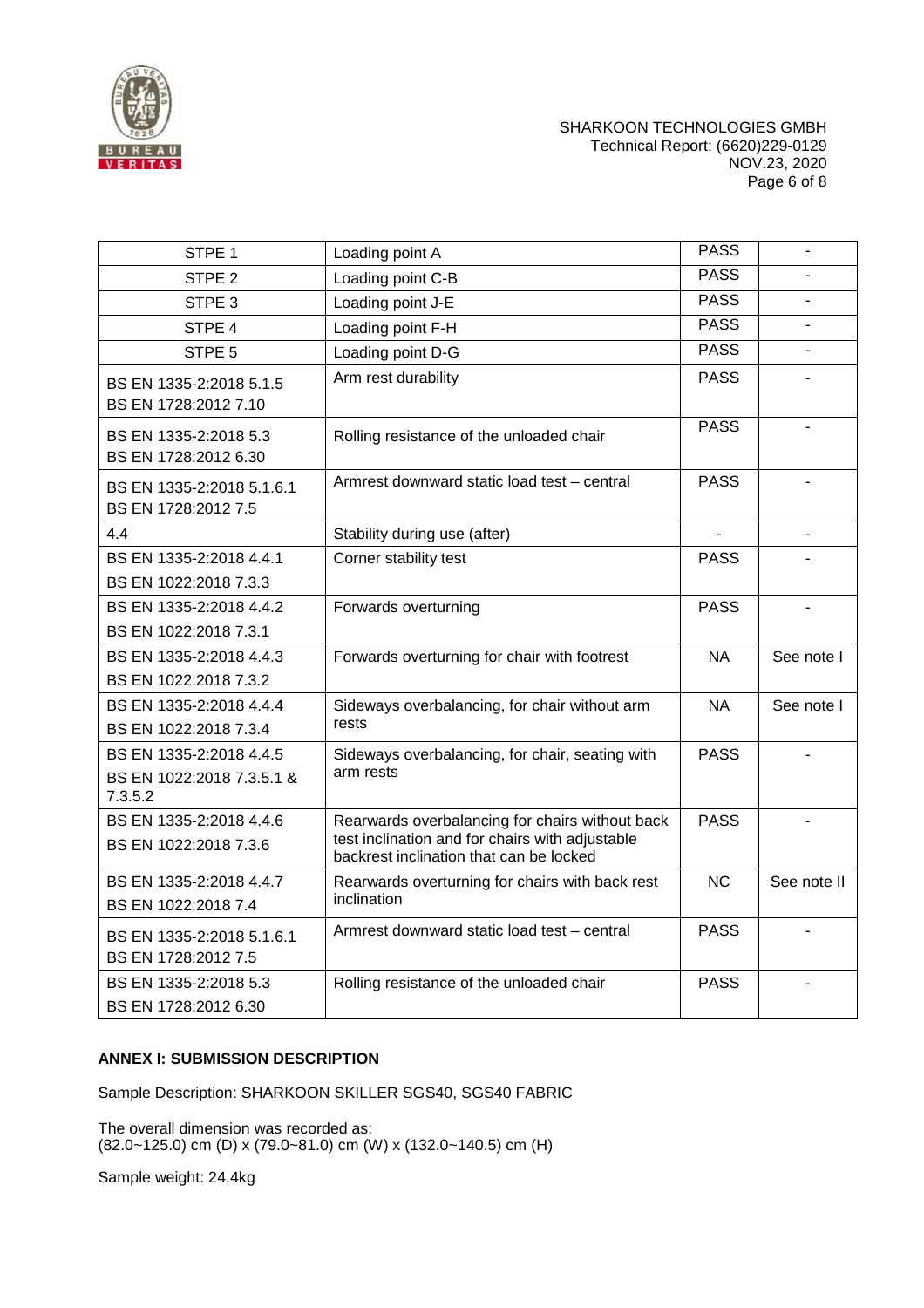

# **ANNEX II: ADDITIONAL COMMENTS**

- I NA = Not applicable.
- II NC = Not conducted as per client request

# **3. Loading Test**

| <b>Test Method</b>  | <b>Description</b>                                                                                                                                                                              | Result      | *Comments |
|---------------------|-------------------------------------------------------------------------------------------------------------------------------------------------------------------------------------------------|-------------|-----------|
| <b>Loading Test</b> | In-house method                                                                                                                                                                                 | <b>PASS</b> |           |
|                     | Apply 1600 N*(150 kg/110 kg) = 2182 N vertical load<br>onto the seat load position (per EN 1335) through<br>seat loading pad. Repeat 10 cycles.<br>No damage should be visual check after test. |             |           |